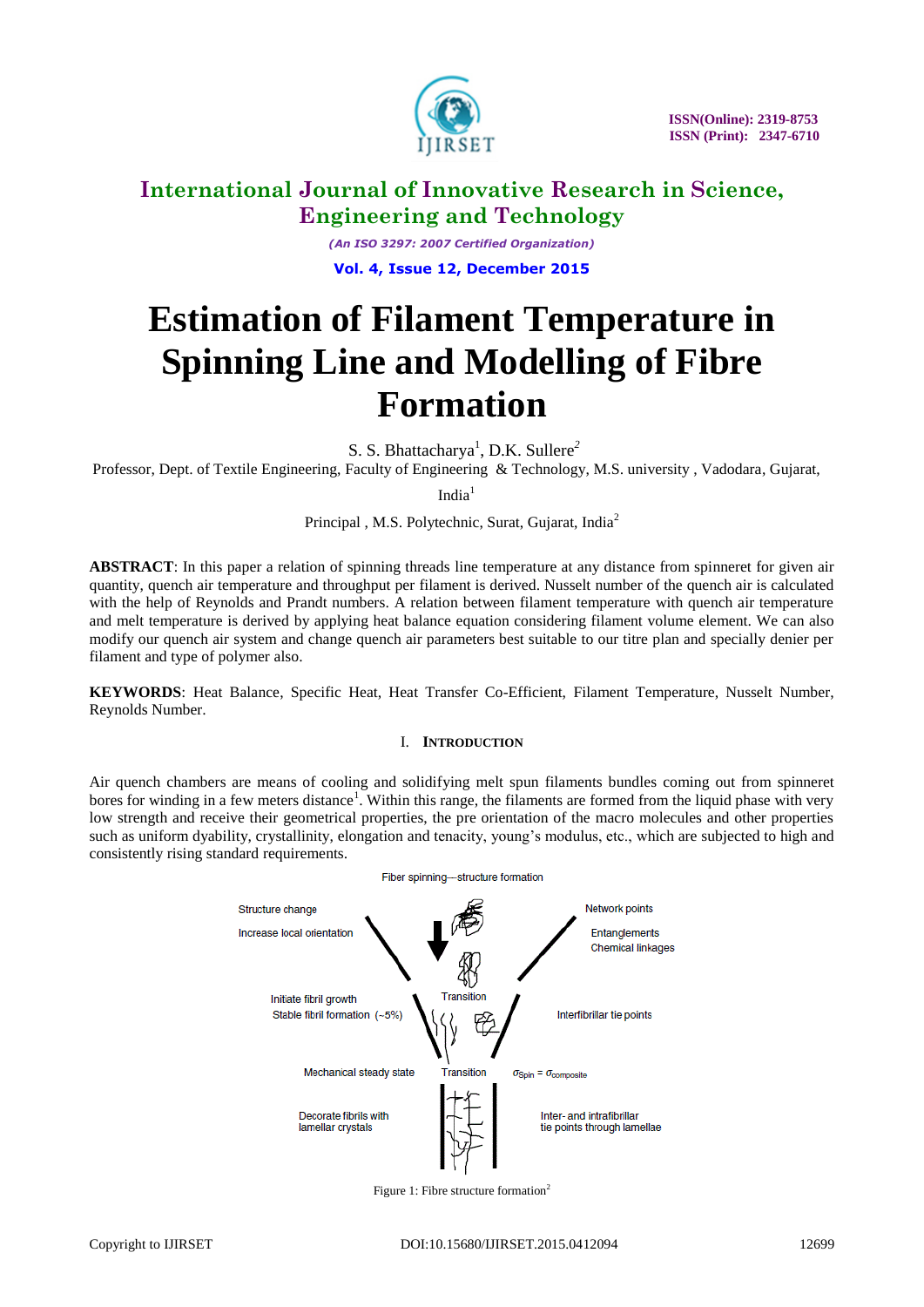

*(An ISO 3297: 2007 Certified Organization)*

### **Vol. 4, Issue 12, December 2015**

Proper rate of quenching of the filament, laminar flow of quench air and steady thread line in spinning are the most important aspects of a good quenching system in melt spinning process. The main aim of quenching is to dissipate the heat of molten polymer melt and bring down the temperature of the filaments below glass transition temperature  $(T_G)$ before winding the yarn at take-up.

Between the spinneret and the take-up mechanism the yarn path can be divided into three zones:

- $\Rightarrow$  The drawing of the melt from the spinneret hole at a melt temperature T and draw viscosity P<sub>s</sub>,
- $\Rightarrow$  The draw zone with filament cooling to the solidification temperature and then further to below the glass transition temperature,
- $\Rightarrow$  The arrival at the first solid or take-up mechanism where the temperature should be less than the glass transition temperature.

So, the rates of cooling and thread line temperature are very important factors as fibre formation takes place up to the point where filament temperature is above glass transition temperature of polymer. It is known that molecular chains mobility stops at temperature below  $T_G$  and thus drawing become difficult.

### II. **PRINCIPLES OF MELT SPINNING AND QUENCHING**

# A. **Rheological Equations of State (3,4,5)**

At times some polymers appear to behave very much like "conventional" solids, at other times like liquids. Sometimes, such as when they are rubbery, they have at the same time the characteristics of both solids and liquids. In fact, most polymers have at some time or other the characteristics both of elastic solids and viscous liquids. For such materials we often use the term Viscoelastic. In recent years this term has sometimes been restricted to materials that are essentially elastic solids but which show viscous overtones. The studies of dynamic properties and creep behaviour, so important to the usage of rubbers and plastic, are mainly concerned with such Viscoelastic behaviour. Following equation gives the how shear stress is related to shear strain.

$$
\sigma(x) \propto \frac{d}{dx} v(x)
$$
  

$$
\sigma(x) = \mu(x) \cdot \frac{d}{dx} v(x)
$$
.................(I)

Where,  $\sigma(x)$  = shear stress,  $\boldsymbol{d}$  $\frac{u}{dx}v(x)$  = rate of the deformation,

 $\mu(x)$  = viscosity.

#### B. **General features of Melt Spinning**

Formation<sup>6</sup> of filament after the melt spinning procedure involves preparation of spinning fluid ( by melting of a solid fibre forming material), extrusion of the melt through spinneret's into a cooling chamber and winding of the resulting filaments on to spools or bobbins (Fig. 2) Spinning melt is extruded at constant temperature to constant mass rate w, which together with the diameter of spinneret orifice  $d_0$ , and material density  $\rho$ , determines the extrusion velocity  $v_0$ . The take- up device mounted at distance L, from spinneret gives the filament constant velocity  $V<sub>L</sub>$ , related to the average diameter of spun filament  $d_L$ . Along the spinning path, i.e. between the extrusion  $(x_0)$  and take-up positions  $(x_L)$ the fluid jet is deformed, cooled, solidified and transformed into a filament with a super molecular texture.

Solidification in melt spinning is due exclusively to heat transfer. The rate and cooling process is sometimes controlled by transverses air blow. Materials with very long relaxation times and low spin ability, (high-molecular polyolefin's)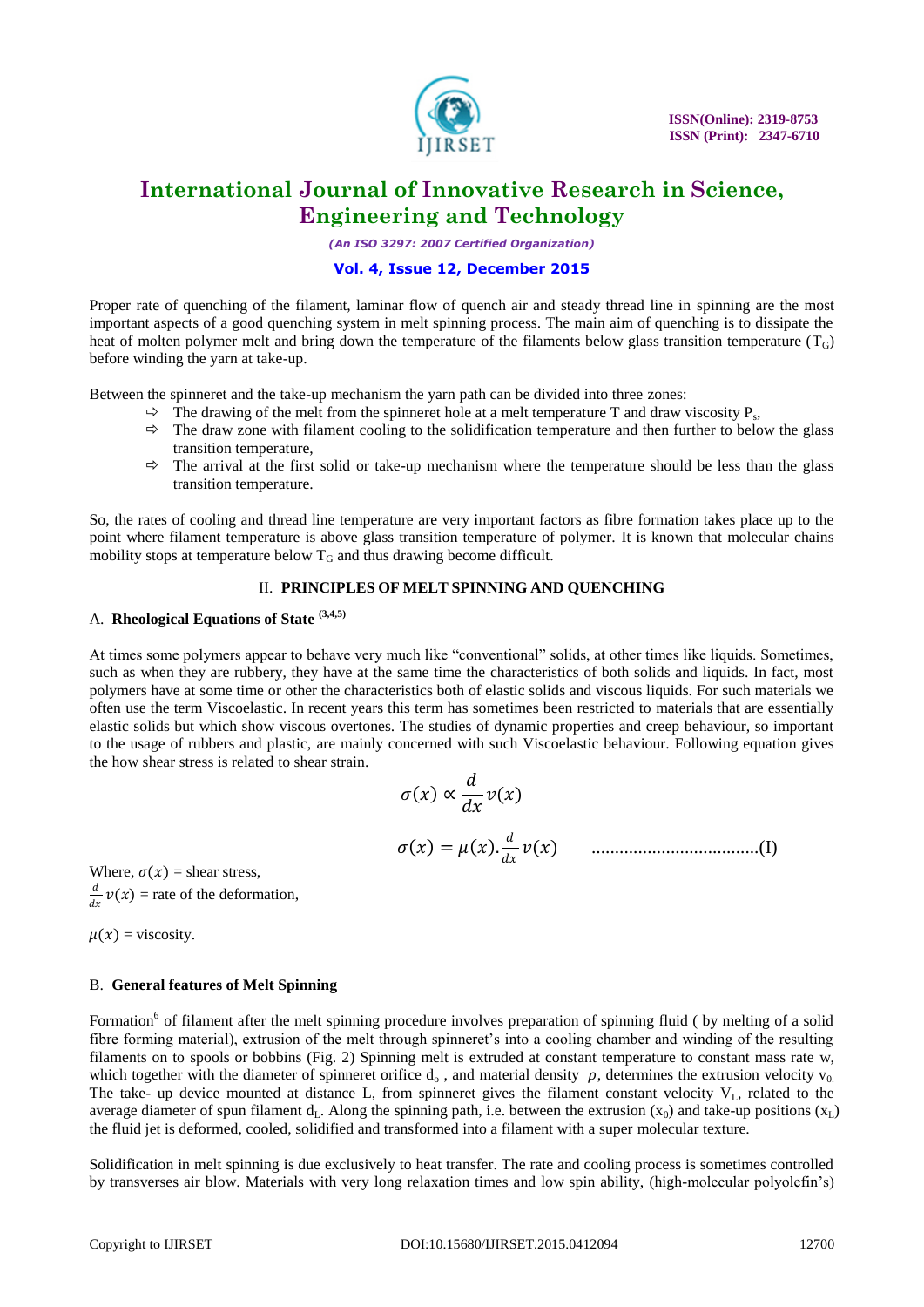![](_page_2_Picture_0.jpeg)

*(An ISO 3297: 2007 Certified Organization)*

# **Vol. 4, Issue 12, December 2015**

are often spun into heat celled to reduce the cooling and solidification rates. On the other hand, thick bristles are spun into liquid baths (water) where heat transfer is very rapid.

Spinning velocities  $V<sub>L</sub>$ , used in melt spinning range from 1000 meters/minute (thick mono filaments in liquid baths) to several thousand meters/minute though filament in gases medium. High spinning velocities, the lack of auxiliary materials (solvents, precipitators, etc) and the simplicity of spinning apparatus, make melt spinning the most convenient and economic method of fibre manufacture. The only limitation of the method is due to the fibre-forming material which must be fusible and yield thermally stable spinneret melts.

![](_page_2_Figure_7.jpeg)

Figure 2: Schematic diagram of PET melt spinning

Therefore the condition of continuity in a steady state reads –

(x)V(x)A(x)=w Constant ..........................................(II)

Where, 'A' and 'V' are the cross section area and average axial velocity of the spinning line, and ' $\rho$ ' is the material density, all taken at a distance 'x' from the spinneret.

# **<sup>C</sup>. TYPES OF COOLING WITH QUENCH AIR (7)**

Normally the types of cooling are used to quench thermoplastic polymers produced through melt spinning:

- i. Cross air flow
- ii. Radial air flow (in flow  $\&$  outflow type) as shown in fig. No. 3(a  $\&$  b)

Most common type is cross quench air flow or transverse flow. But limitation that in this type only 25% of air could be used for the purpose of quenching and rest 75% goes as waste.

Whare as radial quench air type is best suitable to produce staple fibres where the numbers of ends are very high. In this type of air flows utilisation of air up to 70%.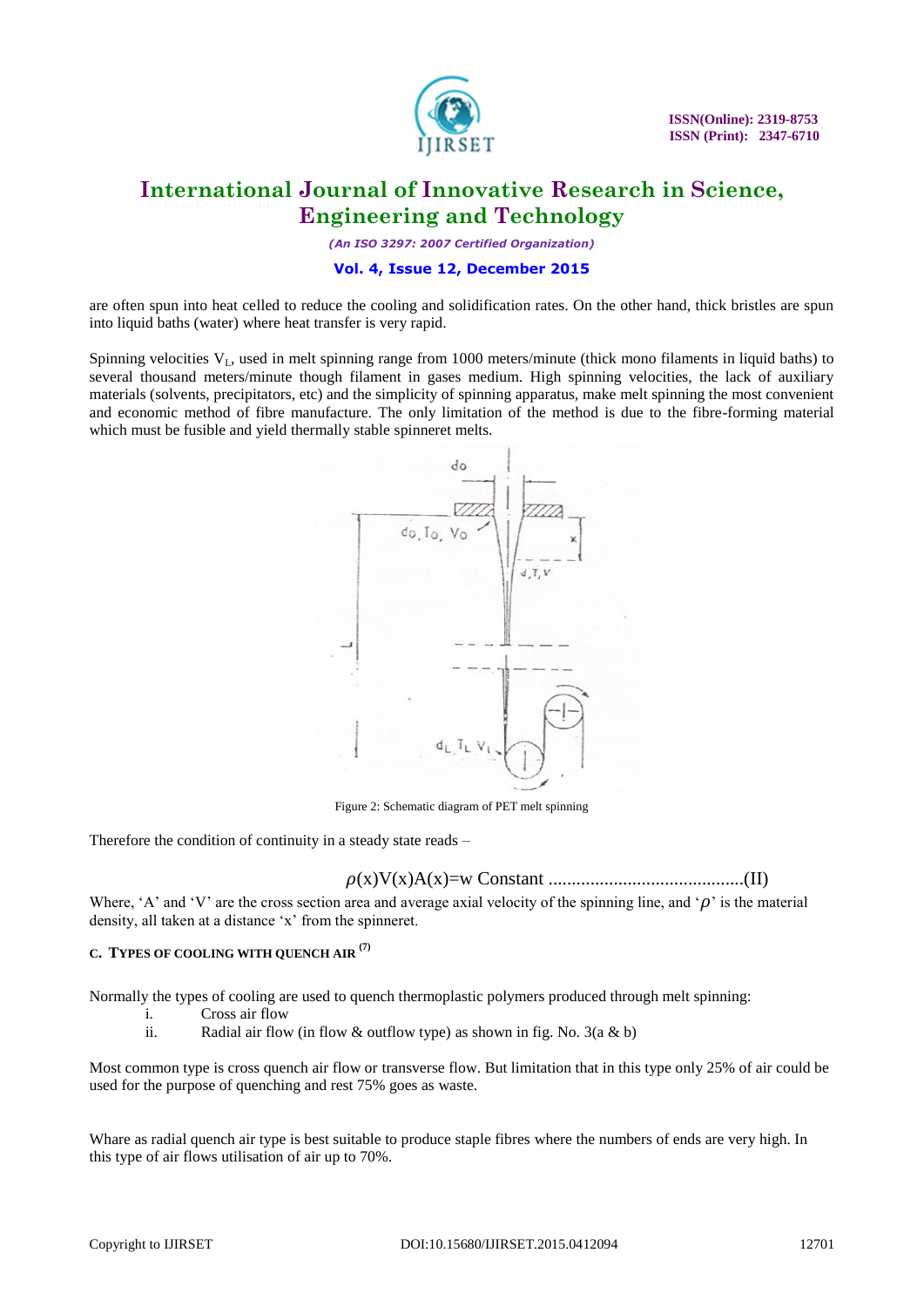![](_page_3_Picture_0.jpeg)

*(An ISO 3297: 2007 Certified Organization)*

### **Vol. 4, Issue 12, December 2015**

![](_page_3_Figure_5.jpeg)

#### D. **Quench air flow around and in a spinning multi filament bundle.**

![](_page_3_Figure_7.jpeg)

Figure 4: Quench air flow (7)

Zone A — cross flowing passing quench air caused by low individual filament speed.

Zone B — Quench air sucked in by a filament bundle.

Zone C — Quench air pressed out of a filament bundle by multi filament convergence.

Zone C/D -Convergence points made for example by an oiler pins and/or thread guide.

Zone  $D$  — Close filament bundle up to the take-up machine.

Today, short cooling times are normal for textile yarn, even for nylon-6 carpet yarn with approx 20 dtex POY spin titre, 0.4 s cooling time are possible. Poly-propylene only makes an exception as its inner heat conductivity is much lower than that of PA or PES.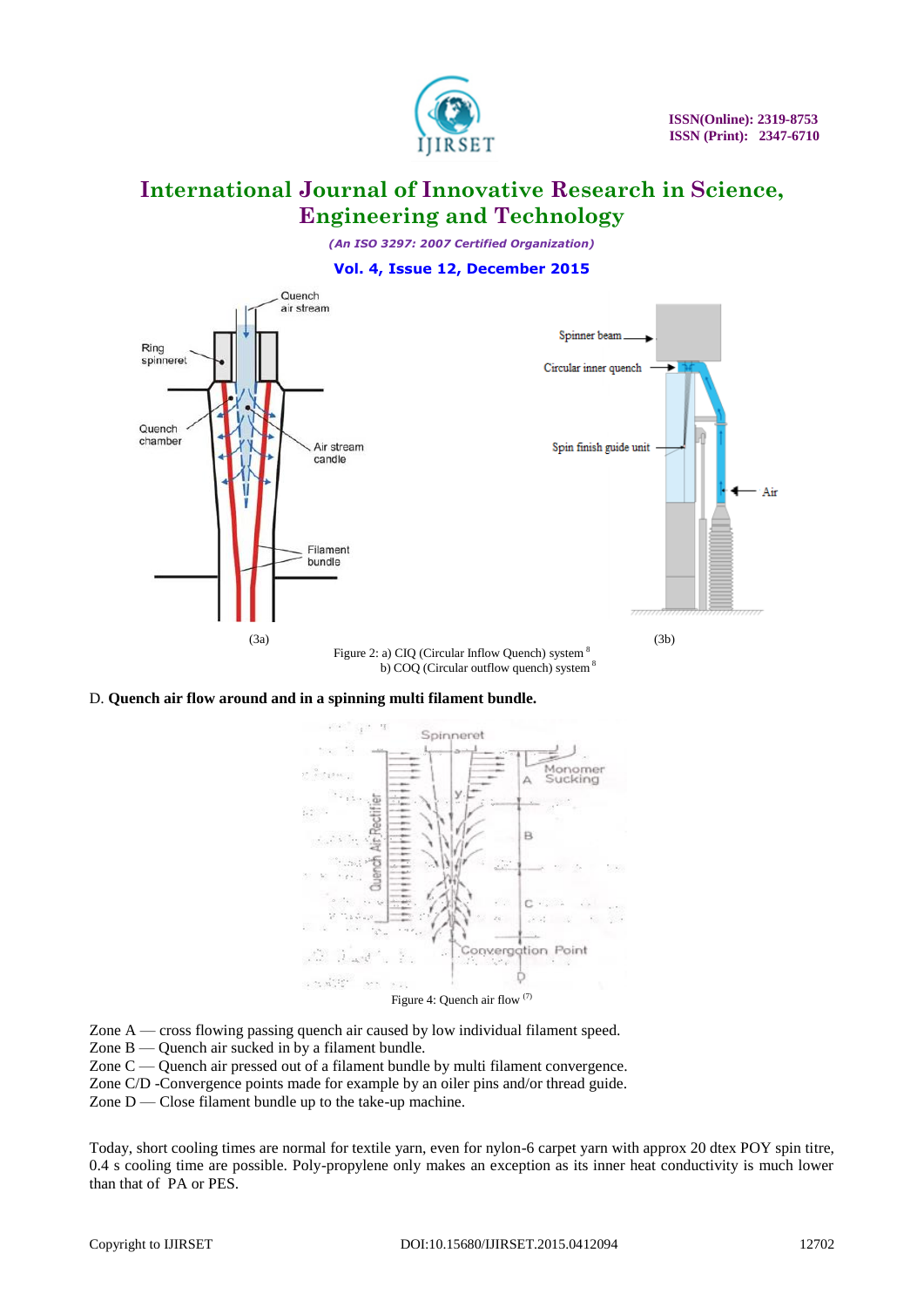![](_page_4_Picture_0.jpeg)

 **ISSN(Online): 2319-8753 ISSN (Print): 2347-6710** 

# **International Journal of Innovative Research in Science, Engineering and Technology**

*(An ISO 3297: 2007 Certified Organization)*

#### **Vol. 4, Issue 12, December 2015**

### III. **MODELLING OF FIBRE FORMATION**

To derive a relation of filament temperature for a given quench air temperature, melt temperature of polymer, Nusselt number, heat transfer co-efficient from filament surface to surrounding air, quantity of melt per filament and specific heat of polymer, we have to calculate quantity of melt per filament, filament diameter and Nusselt number for the system.

#### **A. Calculation of quantity of melt per filament**

#### **(I) For denier 126/36 PET**

For this denier per filament comes out 3.5 denier. Mass of 1 meter of single filament of  $3.5$  denier =  $3.5 / 9000$ gms For take-up speed 3200m/minute, quantity in Kg/sec/filament =  $(3.5*3200*10^{-3})/(9000*60)$  $= 0.0207 * 10^{-3}$ 

#### **(II) Similarly mass of one filament for 240/12 denier**

At 3500m/minutes comes out =  $(3500*240*10^{-3})/(9000*12*60)$  kg/sec/hole  $= 0.129 * 10^{-3}$  kg/sec/hole

# **B. Calculation of diameter of single filament <sup>9</sup>**

We know, Diameter (D) in microns =  $11.89*\sqrt{d/\rho}$ , Where 11.89 is constant factor, d = denier per filament  $\rho$  = Average density of yarn in grams/cm<sup>3</sup>

Therefore diameter of single filament for 126/36 PET yarn= $11.89 \times \sqrt{3.5/1.38}$ 

$$
=18.93
$$
 micron  

$$
=18.93 * 10-6
$$
 meters

Similarly diameter of single filament of 240/12 PET yarn =  $11.89 \times \sqrt{20/1.38}$  $=45.42$  micron  $=45.42 * 10^{-6}$  meters

#### **C. Calculation of Nusselt number of quench air at 20<sup>0</sup>C**

In [heat transfer](https://en.wikipedia.org/wiki/Heat_transfer) at a [boundary](https://en.wikipedia.org/wiki/Boundary_(thermodynamic)) (surface) within a [fluid,](https://en.wikipedia.org/wiki/Fluid) the Nusselt number (Nu) is the ratio of [convective](https://en.wikipedia.org/wiki/Convection) to [conductive](https://en.wikipedia.org/wiki/Heat_conduction) heat transfer across [\(normal](https://en.wikipedia.org/wiki/Normal_(geometry)) to) the boundary. In this context, convection includes both [advection](https://en.wikipedia.org/wiki/Advection) and [diffusion.](https://en.wikipedia.org/wiki/Diffusion) Named after [Wilhelm Nusselt,](https://en.wikipedia.org/wiki/Wilhelm_Nusselt) it is a [dimensionless number.](https://en.wikipedia.org/wiki/Dimensionless_number) The conductive component is measured under the same conditions as the heat convection but with a (hypothetically) [stagnant](https://en.wiktionary.org/wiki/stagnant) (or motionless) fluid. A similar non-dimensional parameter is [Biot Number,](https://en.wikipedia.org/wiki/Biot_Number) with the difference that the [thermal conductivity](https://en.wikipedia.org/wiki/Thermal_conductivity) is of the solid body and not the fluid $1^{10}$ .  $\ddot{\phantom{a}}$ 

$$
Nu_L = \frac{Convective heat transfer}{Conductive heat transfer} = \frac{hL}{k}
$$

Where,  $N_{\text{ul}}$  = nusselt number

 $h =$  co-efficient of heat transfer from filament surface to surrounding air

 $L =$  characteristics length

K =Heat conductivity of air

The Reynolds number is defined as the [ratio](https://en.wikipedia.org/wiki/Ratio) of momentum forces to [viscous](https://en.wikipedia.org/wiki/Viscous) forces and consequently quantifies the relative importance of these two types of forces for given flow conditions.

$$
R_e = \frac{Inertial\ force}{Viscous\ force} = \frac{\rho \, V \, L}{\mu} = \frac{V \, L}{\nu}
$$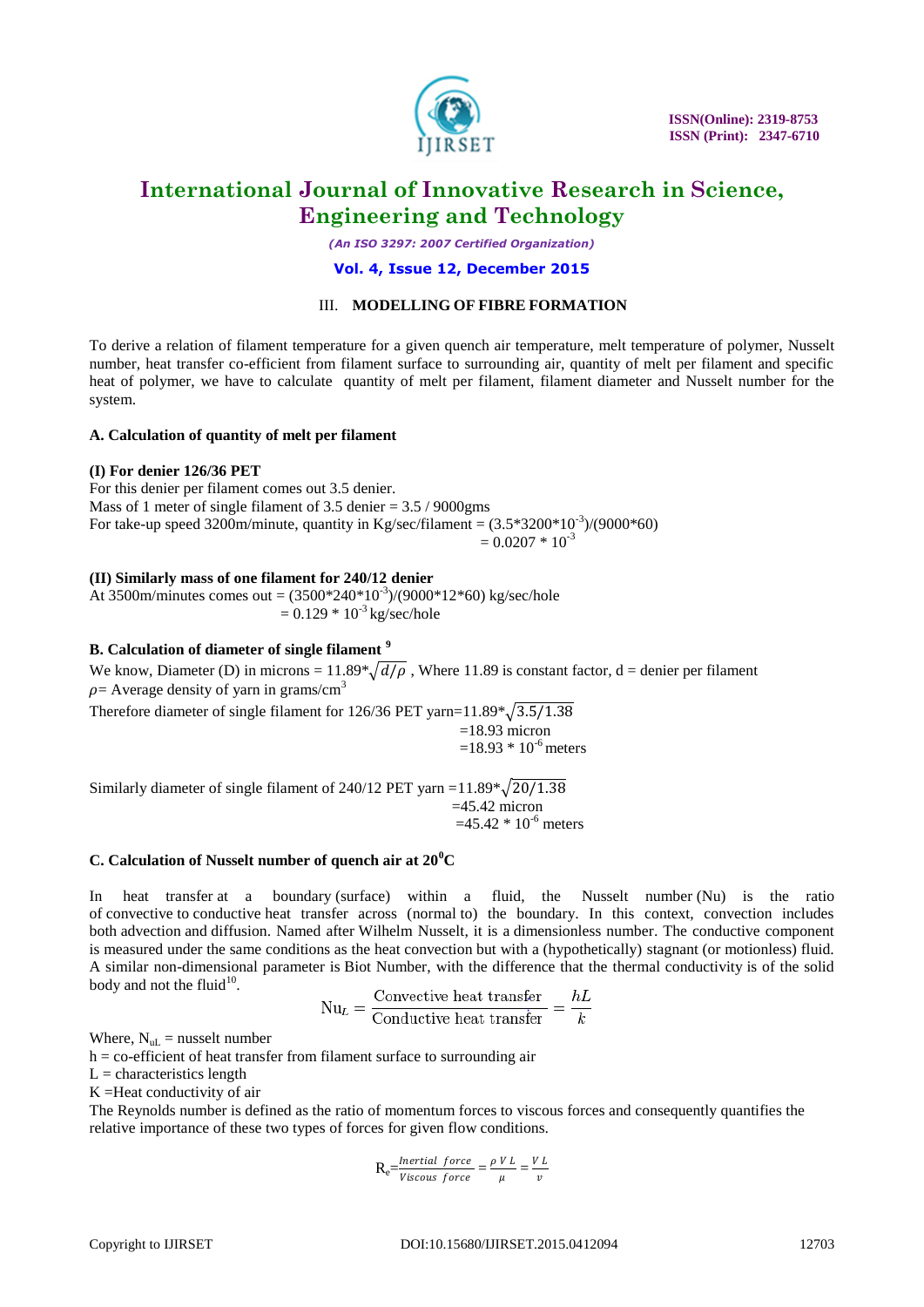![](_page_5_Picture_0.jpeg)

*(An ISO 3297: 2007 Certified Organization)*

# **Vol. 4, Issue 12, December 2015**

### where:

- $\bullet$  V is the maximum velocity of the object relative to the fluid [\(SI units:](https://en.wikipedia.org/wiki/SI_units) m/s)
- L is a characteristic linear dimension, (travelled length of the fluid; [hydraulic diameter](https://en.wikipedia.org/wiki/Hydraulic_diameter) when dealing with river systems) (m)
- $\mu$  is the [dynamic viscosity](https://en.wikipedia.org/wiki/Dynamic_viscosity) of the [fluid](https://en.wikipedia.org/wiki/Fluid) (Pa·s or N·s/m<sup>2</sup> or kg/(m·s))
- v is the [kinematic viscosity](https://en.wikipedia.org/wiki/Kinematic_viscosity) ( $v = \frac{\mu}{2}$  $\frac{\mu}{\rho}$ ) (m<sup>2</sup>/s)
- $\rho$  is the [density](https://en.wikipedia.org/wiki/Density) of the fluid (kg/m<sup>3</sup>).

Prandt number is defined as the ratio of [momentum diffusivity](https://en.wikipedia.org/wiki/Viscosity#Kinematic_viscosity) to [thermal diffusivity.](https://en.wikipedia.org/wiki/Thermal_diffusivity) That is, the Prandt number is given as $^{10}$ :

$$
Pr = \frac{\nu}{\alpha} = \frac{\text{viscous diffusion rate}}{\text{thermal diffusion rate}} = \frac{c_p \mu}{k}
$$

where:

- $\nu$ : momentum diffusivity [\(kinematic viscosity\)](https://en.wikipedia.org/wiki/Viscosity#Kinematic_viscosity),  $\nu = \mu/\rho$ , [\(SI](https://en.wikipedia.org/wiki/SI) units: m<sup>2</sup>/s)
- $\alpha$ : [thermal diffusivity,](https://en.wikipedia.org/wiki/Thermal_diffusivity)  $\alpha = \kappa / (\rho c_p)$ , (SI units: m<sup>2</sup>/s)
- $\cdot$   $\mu$  : [dynamic viscosity,](https://en.wikipedia.org/wiki/Dynamic_viscosity) (SI units: Pa s = N s/m<sup>2</sup>)
- $k$ : [thermal conductivity,](https://en.wikipedia.org/wiki/Thermal_conductivity) (SI units: W/m-K)
- $c_p$ : [specific heat,](https://en.wikipedia.org/wiki/Specific_heat) (SI units: J/kg-K)
- $\hat{P}$ : [Density,](https://en.wikipedia.org/wiki/Density) (SI units: kg/m<sup>3</sup>).

We know Nusselt number is a function of Reynold's numbers and Prandt number

 $N_u = f(R_e, P_r)$ 

 $R_e = D V/v$  where, D is diameter, V = velocity of fluid and v is kinematic viscosity of fluid  $R_e$  of quench air 20<sup>0</sup>C for 126/36 polyester yarn = D V/v, (where, D (diameter of single filament of 3.5 denier) = 18.93  $*10^{-6}$  meter, V(velocity of air) =0.5 m/s and v = 15.077 $*10^{-6}$  m<sup>2</sup>/s)  $= 18.93 * 10^{-6} * 0.5 / 15.077 * 10^{-6}$ 

$$
= 0.63
$$

 $P_r = C_p \mu/K$  where,  $C_p$  specific heat of air in Kjoule/kg.<sup>0</sup>C,  $\mu$  = dynamic viscosity of air kg/m.s and K= Heat conductivity of air watt/meter.  ${}^{0}C$ 

P<sub>r</sub> number of air (at  $20^{\circ}$ C) = C<sub>p</sub>  $\mu$ /K **=**1005.6 \* 1.8116\*10-5 /0.026  $= 0.70$ 

Now, for this range of Reynold's numbers and Prandt number we can use the relation given by Hilpert<sup>11</sup>  $N_u = h^*d/k = CR_e^mP_r^{1/3}$ , Where C= 0.99 and m=0.33are constant of this equation for circular cylinder in cross flow  $N_u$  (of quench air at 20<sup>0</sup>C)= 0.99  $*$  0.63<sup>0.33</sup> $*$ 0.70<sup>0.33</sup>  $=0.99*0.8585*0.89$ 

 $N_u$  (of quench air at 20<sup>0</sup>C) = 0.756 of quench air for 126/36 (single filament denier is 3.5) PET yarn Similarly,

R<sub>e</sub> of quench air 20<sup>o</sup>C for 240/12 PET yarn= DV/y, (Where, D(diameter of single filament of 20 denier) = 45.43  $*10^{-6}$ meter, V(velocity of air) = 0.5 m/s and  $v = 15.077*10^{-6}$  m<sup>2</sup>/s)

 $R_e = 45.43*10^{-6}*0.5/15.077*10^{-6}$ 

 $= 1.5065$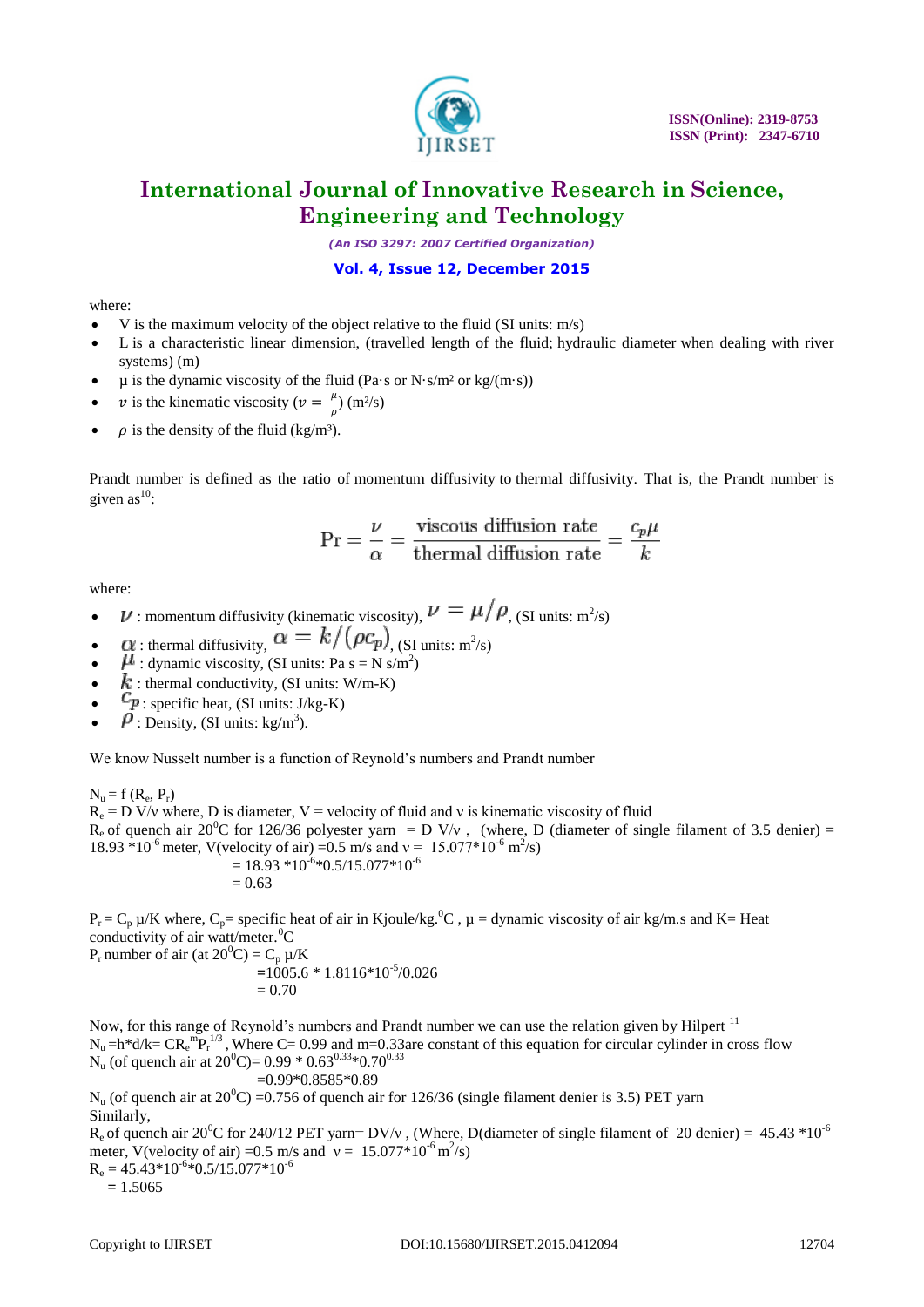![](_page_6_Picture_0.jpeg)

*(An ISO 3297: 2007 Certified Organization)*

### **Vol. 4, Issue 12, December 2015**

 $P_r$  number of air (at 20<sup>0</sup>C )= C<sub>p</sub>  $\mu$ /K **=**1005.6 \* 1.8116\*10-5 /0.026  $= 0.70$ 

Now, for this range of Reynold's numbers and Prandt number we can use the relation given by Hilpert  $N_u = h^*d/k = CR_e^{m}P_r^{1/3}$ , Where C= 0.989 and m=0.33are constant of this equation for circular cylinder in cross flow  $N_u$  (of quench air at 20<sup>0</sup>C )= 0.99  $*$  1.5065<sup>0.33</sup> $*$ 0.70<sup>0.33</sup>  $=0.99*1.144*0.89$ 

 $N_u$  (of quench air at  $20^0C$ ) = 1.008 of quench air for 240/12 (single filament denier is 20) PET yarn

### **D. Derivation of filament temperature at x meter distance from the spinneret**

![](_page_6_Figure_9.jpeg)

Figure 4 : Heat flow balance of a filament volume elements<sup>12</sup>

### **Simplified analysis**

If we at first assumed only heat convection (i.e. no heat conduction and no heat sources within filaments, no heat radiation), than heat balance of any volume element between x and x+dx is given by the following equation. The difference in heat flow into the unit volume that is the heat transfer from the surface of the unit volume into the surrounding air (fig.4) .

The heat balance equation can be written as

Q\*Cp\*(T) – Q\* Cp\*(T+dT) = h\*(T-Tair)\*π\*D\*dx .....................................(III)

and N<sup>u</sup> (Nusselt no.) = h\*D/ kair ................................... (IV)

Where,  $Q =$  Polymer throughput

 $C_p = A$  specific heat of polymer

 $k_{air}$  = Heat conductivity of air

 $h =$  Heat transfer co-efficient from the filament surface to surrounding air from equation (III) and (IV) Q\*Cp\*(T – T - dT) = Nu\*(T-Tair)\* kair\*π\*dx ..................................(V)

dT/dx = -(T-Tair)\* Nu\* kair\*π / Q\*Cp..............................................(VI)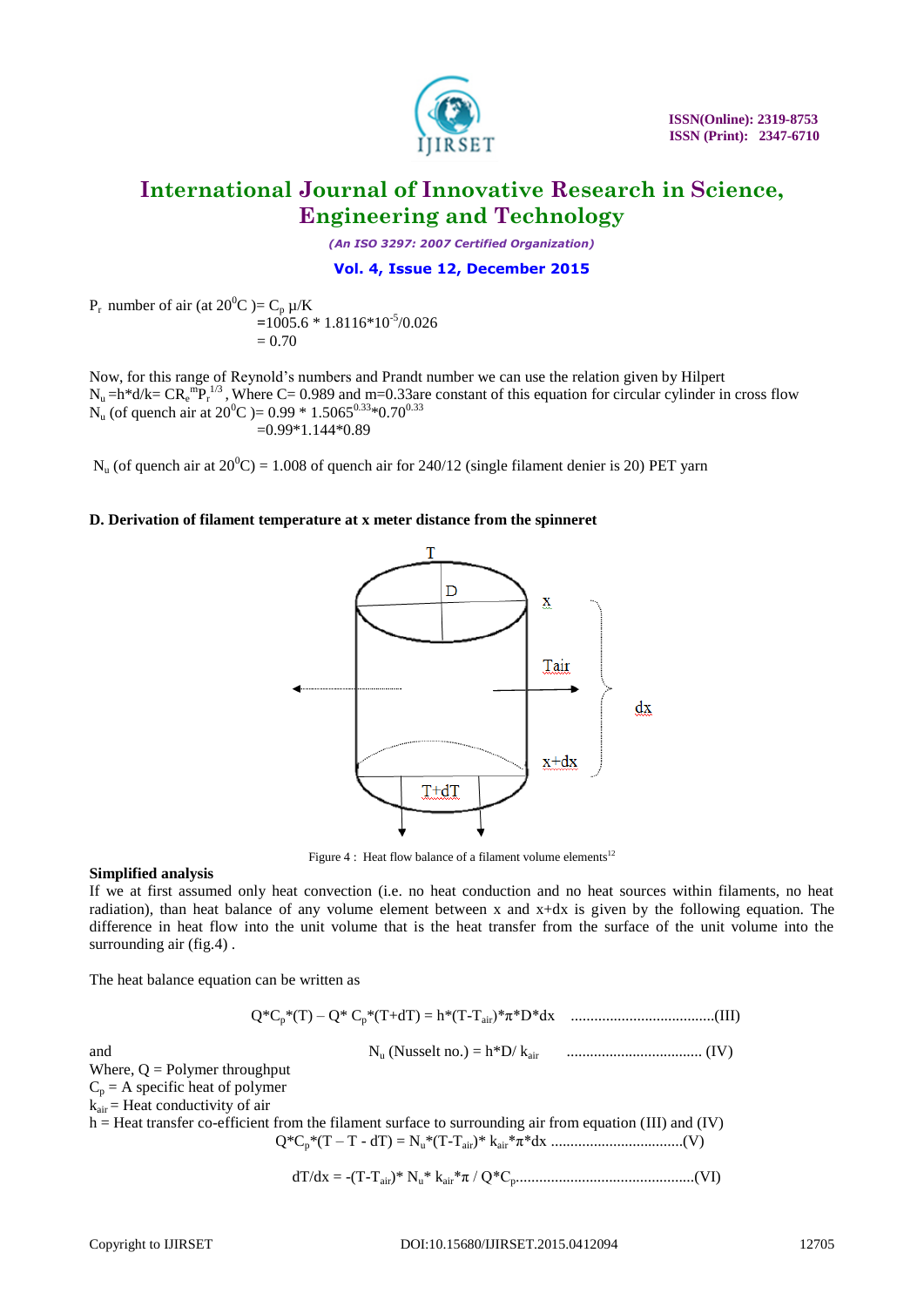![](_page_7_Picture_0.jpeg)

*(An ISO 3297: 2007 Certified Organization)*

### **Vol. 4, Issue 12, December 2015**

in equation (VI),  $T_{air}$  is the temperature of surrounding air.

The Nusselt no. (or h) is an essential parameter for calculating filament temperature profile  $T_x$ . It can be written  $N_u * \pi * k_{air} / Q * C_p = 1/L_c$ Now the equation (VI) can be written as dT/dx = -(T-Tair) \*1/L<sup>c</sup> ..................................................(VII) Where,  $L_c$  = cooling length

Now integrating the above differential equation (VII),

$$
\int dT = -(T - T_{\text{air}}) * 1/L_{\text{c}} * \int dx + C
$$

or

$$
\int \frac{dT}{(T - T_{air})} = -(1/L_c) \int dx + C
$$

or

 log − = − ∗ 1/L<sup>c</sup> +..................................... (VIII)

but at  $x=0$ ,  $T=T_{melt}$ 

$$
\log(T_m - T_{air}) = -0 * 1/L_c + C
$$

now putting the value of C in equation (VIII), a relation of temperature at distance x from the spinneret can be find out.

 log − = − ∗ 1/L<sup>c</sup> + log − ..................................... (IX)

or

$$
\log\left[\frac{(T_x - T_{air})}{(T_m - T_{air})}\right] = -x * 1/L_c
$$

or

$$
\frac{(T_x - T_{air})}{(T_m - T_{air})} = e^{\Lambda}(-x * 1/L_c)
$$

or

or

$$
f_{\rm{max}}
$$

 $(T_x - T_{air}) = (T_m - T_{air}) * e^{\Lambda}(-x * 1/L_c)$ 

$$
T_x = T_{air} + (T_m - T_{air}) * e^{\Lambda}(-x * 1/L_c)
$$
 (X)

Where,  $L_c = Q^* C_p / N_u * \pi * k_{air}$ 

#### **D. Calculation of filament temperature at different distance**

Now calculating filament temperature  $T_x$  for denier 126/36 at take up speed 3200 mpm for a distance of 1meter from spinneret.

Q for 126/36 PET yarn  $=126$  \*3200/9000  $=44.8$ gms/ min  $=44.8/36/60$  \*10<sup>-3</sup> Kg/s/hole =0.02 \* 10<sup>−</sup><sup>3</sup> Kg/s/hole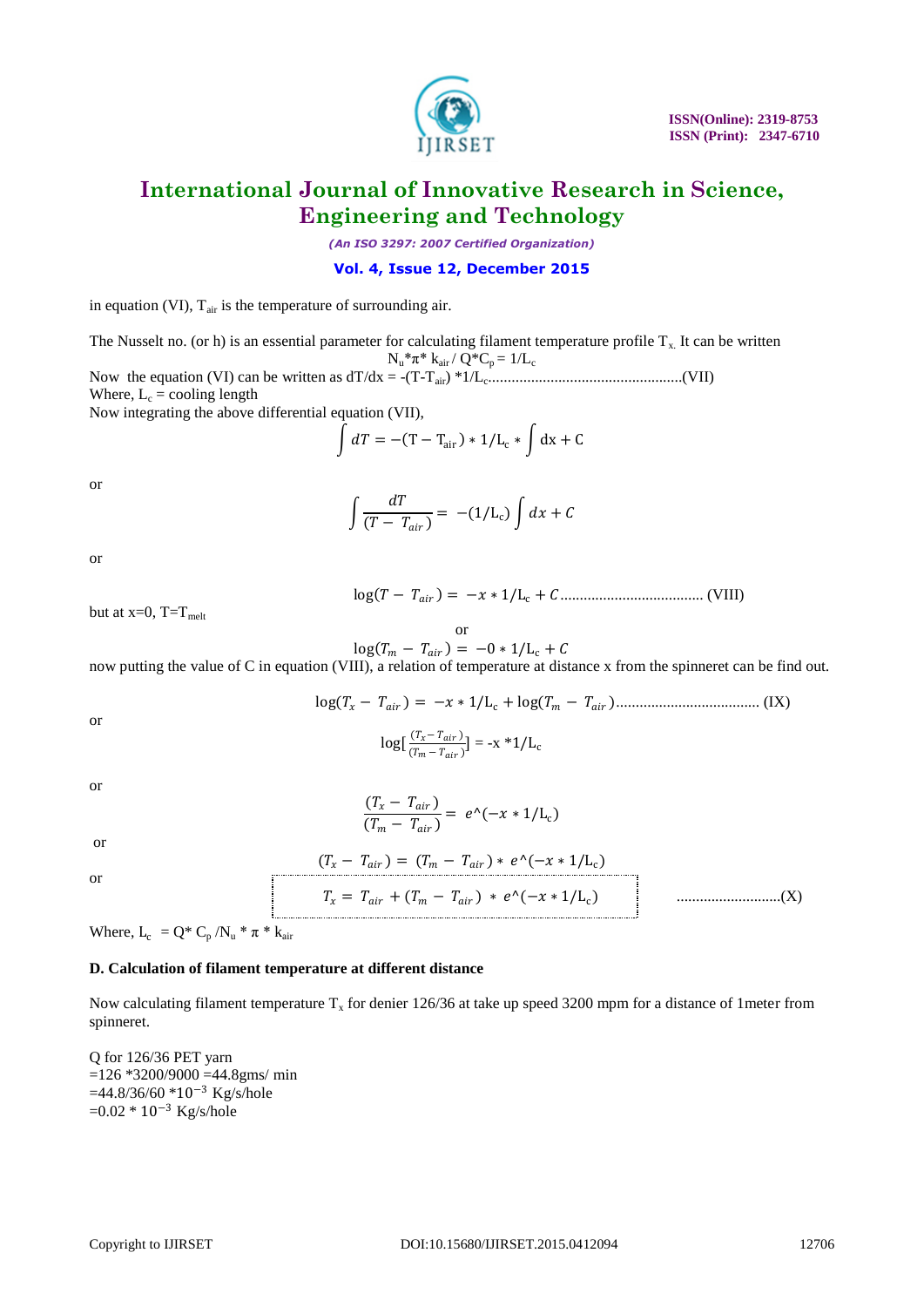![](_page_8_Picture_0.jpeg)

*(An ISO 3297: 2007 Certified Organization)*

# **Vol. 4, Issue 12, December 2015**

Now, calculating L<sub>c</sub> for given throughput for 126/36 denier. L<sub>c</sub> = Q\* C<sub>p</sub> /N<sub>u</sub> \*  $\pi$  \* k<sub>air</sub> Here, nusselt number<sup>8</sup> =  $0.716$  for 126/36 denier

 $L_c = 0.02*10^{-3}*1005.7/0.756*3.14*0.026$  $= 0.020114/30*10^{-3}$  $=0.323$  meter

By substituting the values of x,  $T_{air}$ ,  $T_{melt}$ ,  $N_u$ ,  $k_{air}$ , Q and  $C_p$  in equation (VIII), and get,  $T_x$  (x=1 meter for 126/36 PET yarn) =20<sup>0</sup> C + (285-20)<sup>0</sup> C \*e<sup>-1/0.323</sup> temperature of quench air and melt temperature of polymer are taken in <sup>0</sup> C instead of in  $<sup>0</sup>$  kelvin</sup> =20<sup>0</sup> C + (285-20)<sup>0</sup> C \*e<sup>-1/0.323</sup>  $=20^0 C + (285-20)^0 C *e^{-3.0968}$  $=20+265*e^{3.0968}$  $=20+265/2.7^{3.0968}$  $=20+11.975$  $=$ 31.975<sup>0</sup> C

Similarly calculating temperature of yarn at (x= 1meter) for 240/12 PET multifilament Q for 240/12  $=$  240  $*3500/9000 = 93.33$ gms/ min =93.33/12/60 \*10<sup>−</sup><sup>3</sup> Kg/s/hole =0.129 \* 10<sup>−</sup><sup>3</sup> Kg/s/hole

Now, calculating  $L_c$  for single filament of 240/12 PET yarn (denier of single filament is 20)  $L_c = Q^* C_p / N_u^* \pi^* k_{air}$ 

Here, Nusselt number for  $240/12$  denier = 1.009

 $\rm L_c$  =0.129\*10<sup>-3</sup>\*1005.7 /3.14\*1.008\*0.026  $=1.5765$  meter

By substituting the values of x,  $T_{air}$ ,  $T_{melt}$ ,  $N_u$ ,  $k_{air}$ , Q and  $C_p$  in equation (X), and get,  $T_x$  (x=1 meter for 240/12 PET yarn)  $=20^0 C + (285-20)^0 C *e^{-1/1.5765}$  temperature of quench air and melt temperature of polymer are taken in <sup>0</sup> C instead of in  $^0$  kelvin  $=20+265$ \* $e^{-1/1.5765}$  $=20+265/2.7^{0.6343}$  $=20+265/1.877$  $=20+141.18$  $=161.18^{0}$  C

Similarly x= 1.5meter for 240/12 We substitute the values of x,  $T_{air}$ ,  $T_{melt}$ ,  $N_u$ ,  $k_{air}$ , Q and  $C_p$  in equation (X), and get,  $T_x$  (x=1.5 meter for 240/12 PET yarn)  $=20^0 C + (285-20)^0 C *e^{-1.5/1.5765}$  temperature of quench air and melt temperature of polymer are taken in  $^0C$ instead of in <sup>0</sup> kelvin  $=20+265$ \* $e^{-(1.5/1.5765)}$  $=20+265/2.7^{0.9515}$  $=20+265/2.5730$  $=20+102.99$  $=122.99^{0}$  C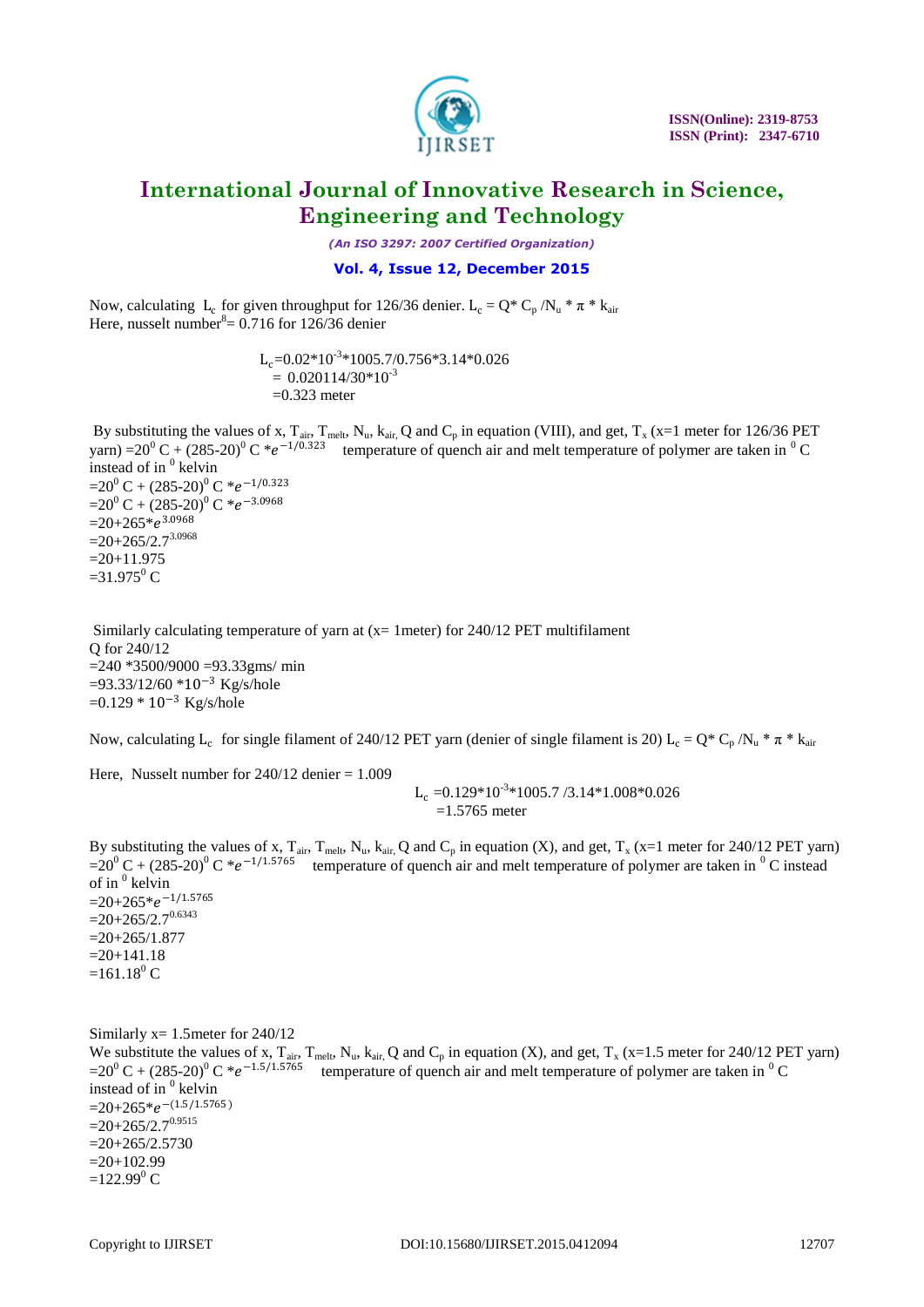![](_page_9_Picture_0.jpeg)

*(An ISO 3297: 2007 Certified Organization)*

**Vol. 4, Issue 12, December 2015**

Similarly x= 2meter for 240/12

We substitute the values of x,  $T_{air}$ ,  $T_{melt}$ ,  $N_u$ ,  $k_{air}$ , Q and  $C_p$  in equation (X), and get,  $T_x$  (x=2 meter for 240/12 PET yarn)  $=20^0 C + (285-20)^0 C *e^{-2/1.5765}$  temperature of quench air and melt temperature of polymer are taken in <sup>0</sup> C instead of in  $^0$  kelvin  $=20+265$ \* $e^{-(2/1.5765)}$  $=20+265/2.7$ <sup>1.2686</sup>  $=20+265/3.5255$  $=20+75.166$  $=95.166^{\circ}$  C Similarly  $x=2.5$  meter for  $240/12$ We substitute the values of x,  $T_{air}$ ,  $T_{melt}$ ,  $N_u$ ,  $k_{air}$ , Q and  $C_p$  in equation (X), and get,  $T_x$  (x=2.5 meter for 240/12 PET yarn)  $=20^0 C + (285-20)^0 C *e^{-2.5/1.5765}$  temperature of quench air and melt temperature of polymer are taken in  ${}^{0}C$ 

instead of in <sup>0</sup>kelvin  $=20+265$ \* $e^{-(2.5/1.5765)}$  $=20+265/2.7$ <sup>1.5858</sup>  $=20+265/4.8312$  $=20+54.85$  $=74.85$ <sup>0</sup> C

#### **IV. LIMITATIONS AND COCLUSION**

Spinning machines supplied by various leading manufacturers give quench air screen size of 1.5 meters. Therefore if spinners want to quench the filaments up to  $80^{\circ}$  C (below glass transition temperature of polyester) of 240/12 PET yarn at the distance 1.5 meters from the spinneret then one has to modify the quench air parameters.

To overcome the above limitation it is suggested to keep quench air temperature at  $17^{\circ}$ C and to increase the air velocity 1.0 m/s from 0.5 m/s. Now calculating the thread line temperature from equation (X) in the case of mother yarn 240/12 polyester.

Now for X=1.5 m, quench air temperature  $17^{\circ}$ C, quench air velocity = 1.0 m/s in case of 240/12 polyester yarn.

 $R_e$  of quench air 17<sup>0</sup>C for 240/12 PET yarn= DV/v, (here D= 45.43  $*10^{-6}$  meter, V(velocity of air) =1.0 m/s and v =  $15.69*10^{-6}$  m<sup>2</sup>/s  $R_e = 45.43 *10^{-6} * 1.0 / 15.69 * 10^{-6}$  $=2.895$ And from equation (X) filament temperature  $T<sub>x</sub>$  at 1.5 m distance from spinneret will be  $T_{\text{x(x=1.5 m)}} = T_{\text{air}} + (T_{\text{melt}} - T_{\text{air}}) * e^{-\chi/L_c}$ 

 $N_u$  =hd/k=  $CR_e^{m}P_r^{1/3}$  Where C= 0.989 and m=0.33are constant of this equation for circular cylinder in cross flow  $N_u$  (of quench air at 17<sup>0</sup>C )= 0.99  $*$  2.895<sup>0.33</sup> $*$ 0.70<sup>0.33</sup>

$$
=0.99*1.42*0.89
$$

 $N_{\text{u}}$  (of quench air at  $17^{\circ}$ C) = 1.2511 of quench air for 240/12 PET yarn

Now, calculating L<sub>c</sub> for given throughput for 240/12 denier. L<sub>c</sub> =  $Q^* C_p / N_u^* \pi^* k_{air}$ 

Here, Nusselt number for  $240/12$  denier = 1.2511

 $L_c = 0.129*10^{-3}*1005.7/3.14*1.2511*0.0262$  $=1.260$  meter